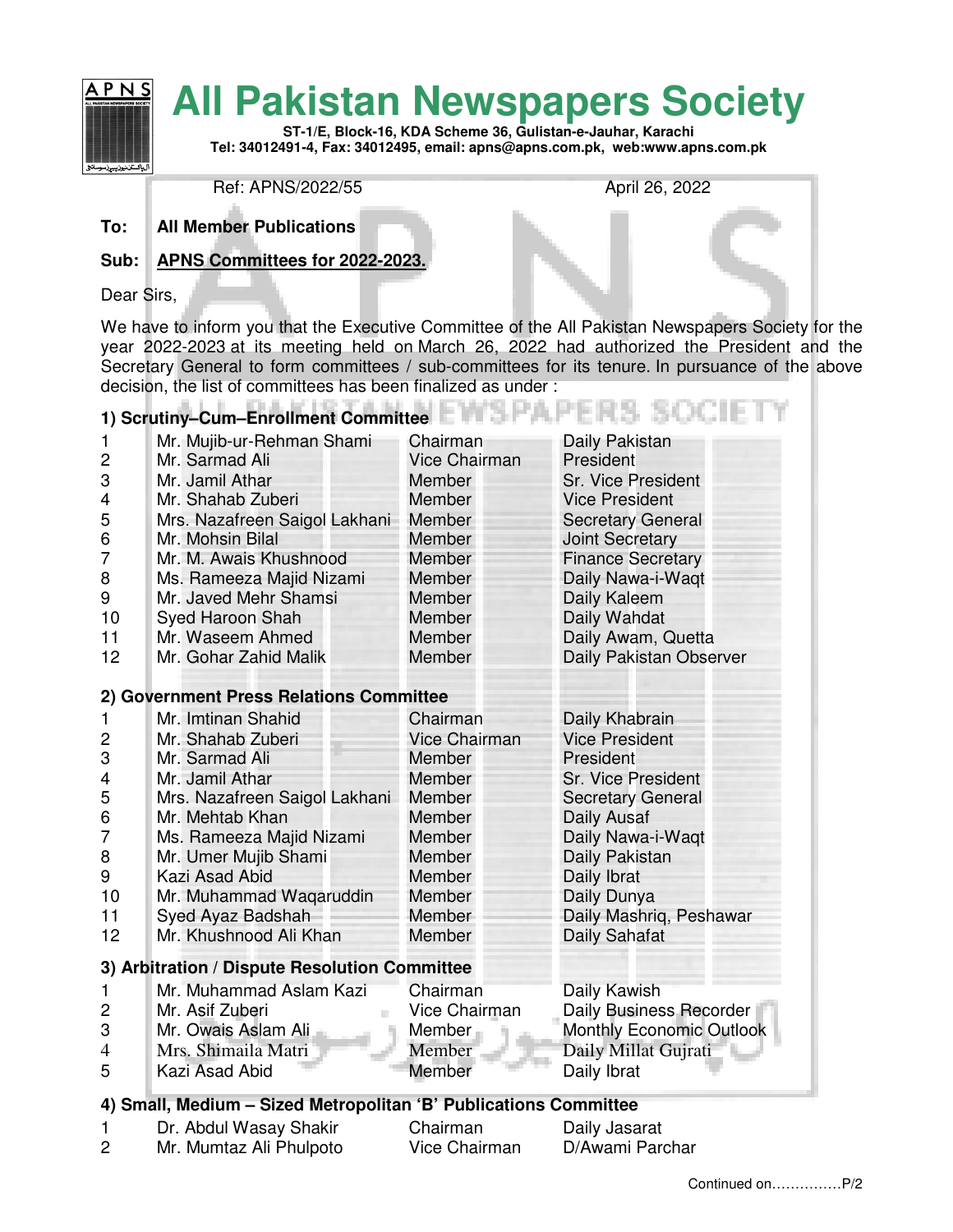| 3              | Mr. Bilal Farooqui             | Member               | Daily Aghaz                     |
|----------------|--------------------------------|----------------------|---------------------------------|
| 4              | Mr. Faisal Shahjehan           | Member               | Daily Jiddat                    |
| 5              | Mr. Najamuddin Sheikh          | Member               | Daily Deyanat                   |
| 6              | Syed Sajjad Bokhari            | Member               | Daily Abtak                     |
| 7              | Kazi Sajjad Akbar              | Member               | Daily Regional Times, Khi       |
| 8              | Mr. Ali Bin Younus             | Member               | D/Beopar                        |
| 9              | Mr. Mangal Das Arwani          | Member               | D/Hilal-e-Pakistan              |
| 10             | Dr. Jabbar Khattak             | Member               | D/Awami Awaz                    |
| 11             | Mr. Ghulam Nabi Chandio        | Member               | D/Pak                           |
| 12             | Ms. Zahida Abbasi              | Member               | Daily Nau Sijj                  |
|                | 5) Periodicals Press Committee |                      |                                 |
| 1              | Dr. Waqar Yousuf Azeemi        | Chairman             | Monthly Roohani Digest          |
| $\overline{c}$ | Mr. Aamir Mahmood              | <b>Vice Chairman</b> | Monthly Khawateen Digest        |
| 3              | Ms. Fauzia Shaheen             | Member               | <b>Monthly Dastak</b>           |
| 4              | Mr. Ansar Mahmood Bhatti       | Member               | <b>Monthly Centre Line</b>      |
| 5              | Mr. Riaz Ahmed Mansuri         | Member               | <b>Monthly Cricketer</b>        |
| 6              | Ms. Rukhsana Saulat Saleemi    | Member               | <b>Weekly Nikhar</b>            |
| 7              | Mr. Sardar Khan Niazi          | Member               | Monthly Naya Rukh               |
| 8              | Prof. S. B. Hassan             | <b>Member</b>        | Monthly Invest. & Marketing     |
| 9              | Mr. Mushtaq Ahmed Qureshi      | Member               | <b>Monthly Naey Ufaq</b>        |
| 10             | Mr. Adnan Faisal               | <b>Member</b>        | <b>Monthly Brands</b>           |
| 11             | Mian Fazal Elahi               | <b>Member</b>        | <b>Monthly Diplomatic Focus</b> |
| 12             | Mr. Jamal Abdul Nasir          | Member               | Weekly Khursheed Jehan          |
|                |                                |                      |                                 |
|                |                                |                      |                                 |
|                | 6) Regional Press Committee    |                      |                                 |
| 1              | Mr. Mumtaz A. Tahir            | Chairman             | Daily Aftab                     |
| 2              | Mr. Humayun Gulzar             | <b>Vice Chairman</b> | Daily Sayadat                   |
| 3              | Mr. Rafique Ahmed Pirzada      | Member               | Daily Pak Sindh                 |
| 4              | Mr. S.M. Munir Jilani          | Member               | Daily Paigham                   |
| 5              | Kazi Asad Abid                 | <b>Member</b>        | Daily Ibrat                     |
| 6              | Mr. Waseem Ahmed               | Member               | Daily Awam, Quetta              |
| 7              | Mr. Hamayun Tariq              | <b>Member</b>        | Daily Business Report, Fsd      |
| 8              | Mr. Irfan Athar                | Member               | Daily Tijarat                   |
| 9              | Mr. Javed Mehr Shamsi          | Member               | Daily Kaleem, Sukkur            |
| 10             | Mr. Nasir Daad Baloch          | Member               | Daily Sindh Sujaag              |
| 11             | Mr. Shahid Mahmood             | Member               | Daily Tijarati Rahbar           |
| 12             | Mr. Aslam Leghari              | <b>Member</b>        | Daily Kawish                    |
| 13             | Syed Haroon Shah               | <b>Member</b>        | Daily Wahdat                    |
| 14             | Rao Amjad Iqbal                | Member               | Daily Har Lamha                 |
| 15             | Ms. Zahida Abbasi              | Member               | Daily Nau Sijj, Khi             |
| 16             | Kazi Sajjad Akbar              | Member               | Daily Regional Times, Hyd.      |
| 17             | Qazi Imtiaz Akhtar             | Member               | Daily Tameer-e-Sindh            |
| 18             | Mr. Mumtaz Ali Phulpoto        | Member               | D/Awami Parchar                 |
| 19             | Mr. Ahmed Awais Arif           | Member               | D/Abaseen                       |
| 20             | Mrs. Nighat Shaheen            | Member               | Daily Aaj, Peshawar             |
| 21             | Syed Ayaz Badshah              | Member               | - Daily Mashriq, Peshawar       |
| 22             | Syed Mumtaz Ahmad Shah         | Member               | Daily Mashriq, Quetta           |

## **7) Distribution, Wholesale & Retail Marketing Committee**

|    | Mr. Muhammad Waqaruddin | Chairman      | Daily Dunya            |
|----|-------------------------|---------------|------------------------|
|    | Khawaja Kaleem          | Vice Chairman | Daily Dawn             |
| -3 | Mr. Mohsin Bilal        | Member        | <b>Joint Secretary</b> |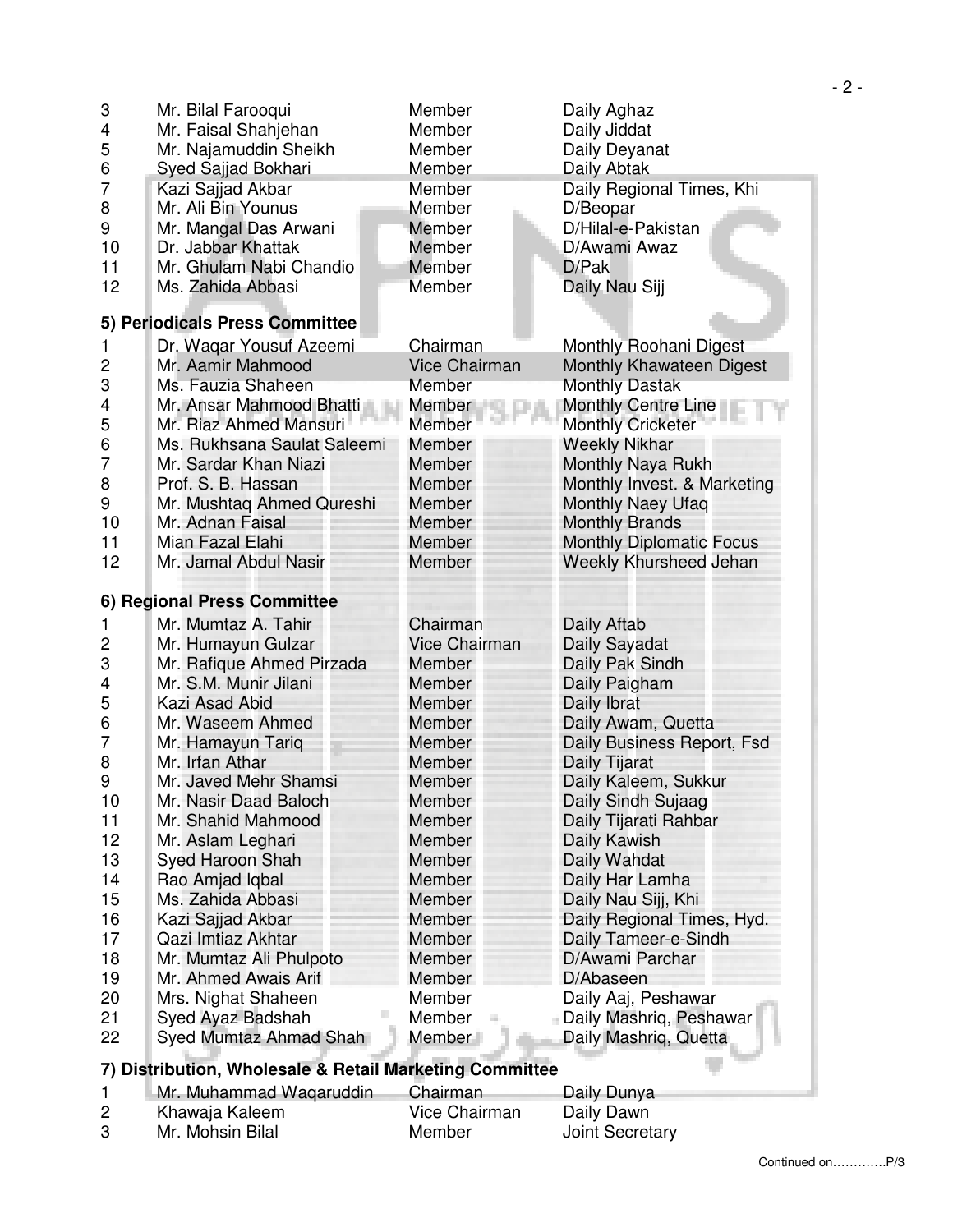| Mr. Umer Mujib Shami<br>Member<br>Daily Pakistan<br>4                                                       |                            |
|-------------------------------------------------------------------------------------------------------------|----------------------------|
| 5<br>Mr. Bilal Mahmood<br>Member<br>Daily Nawa-i-Waqt                                                       |                            |
| 6<br>Mr. Imran Arshad<br>Daily Jang<br>Member                                                               |                            |
| 7<br>Mr. Ashfaq Ullah Khan<br><b>Daily Express</b><br>Member                                                |                            |
| 8<br>Dr. Abdul Wasay Shakir<br>Member<br>Daily Jasarat                                                      |                            |
| 8) Sindh Provincial Committee                                                                               |                            |
| Mr. Javed Mehr Shamsi<br>Chairman<br>Daily Kaleem<br>1                                                      |                            |
| $\overline{c}$<br><b>Vice Chairman</b><br>Daily Halchal<br>Mr. Younus Mehar                                 |                            |
| 3<br>Mr. Shahab Zuberi<br><b>Member</b><br><b>Vice President</b>                                            |                            |
| 4<br>Member<br>Daily Ibrat<br>Kazi Asad Abid                                                                |                            |
| 5<br>Mr. Hasan Akbar<br>Member<br>Daily Dawn                                                                |                            |
| 6<br>Member<br>Mr. Bilal Farooqui<br>Daily Aghaz                                                            |                            |
| 7<br>Mr. Rafique Ahmed Pirzada<br>Daily Pak Sindh<br>Member                                                 |                            |
| Mr. Najamuddin Sheikh<br>Daily Deyanat<br>8<br>Member                                                       |                            |
| 9<br>Dr. Jabbrar Khattak<br>Daily Awami Awaz<br>Member                                                      |                            |
| 10<br>Mr. Nasir Dad Baloch<br>Member<br>Daily Sindh Sujag                                                   |                            |
| 11<br>Member<br><b>Daily Express</b><br>Mr. Aijaz-ul-Haq                                                    |                            |
| 12<br>Mr. Ali Bin Younus<br><b>Member</b><br>Daily Beopar                                                   |                            |
| 13<br>Ms. Zahida Abbasi<br>Daily Nau Sijj<br>Member                                                         |                            |
| 14<br>D/The Regional Times<br>Kazi Sajjad Akbar<br>Member                                                   |                            |
| 15<br>Mr. Mangal Das Arwani<br>Member<br>Daily Hilal-e-Pakistan                                             |                            |
| 16<br>Mr. Imtiaz Akhter Qazi<br>D/Tameer-e-Sindh<br>Member                                                  |                            |
| 17<br>D/Awami Parchar<br>Mr. Mumtaz Ali Phulpoto<br>Member                                                  |                            |
| 18<br>Syed Akbar Tahir<br>Member<br>Daily Jasarat                                                           |                            |
| 19<br>Mr. Nasrullah Jamali<br>Member<br>Daily Sindh, Hyd                                                    |                            |
| Member<br>20<br>Mr. Mukhtar Ahmed Aaqil<br>Daily Farz                                                       |                            |
| 21<br>Daily Jang<br>Mr. Iqbal Tunio<br>Member                                                               |                            |
| 22<br>Ms. Hasina Jatoi<br>Daily Moomal<br><b>Member</b>                                                     |                            |
| 23<br><b>Member</b><br>Daily Jiddat<br>Mr. Faisal Shahjehan                                                 |                            |
| 24<br>Member<br>Daily Graff (Khairpur)<br>Mr. Ihsan Ali Narejo                                              |                            |
| 25<br>Mr. Muhammad Irfan<br>Daily Ummat ***<br>Member                                                       |                            |
| 9) Punjab Provincial Committee (Excluding Isb, Rwp.)                                                        |                            |
|                                                                                                             |                            |
| Ms. Rameeza Majid Nizami<br>Daily Nawa-i-Waqt<br>Chairperson<br>1<br>Mr. S.M. Munir Jilani<br>Vice Chairman |                            |
| Daily Paigham<br>$\overline{\mathbf{c}}$<br>3<br>Mr. Jamil Athar<br>Member                                  |                            |
| Sr. Vice President<br>Mr. Umar Mujib Shami<br>Member<br>Daily Pakistan                                      |                            |
| 4<br>5<br>Mr. Mohsin Bilal<br><b>Member</b><br><b>Joint Secretary</b>                                       |                            |
| 6<br>Mr. M. Awais Khushnood<br>Member<br><b>Finance Secretary</b>                                           |                            |
| 7<br>Mr. Mumtaz A. Tahir<br><b>Member</b><br>Daily Aftab                                                    |                            |
| Mr. Imtinan Shahid<br>Member<br>D/Khabrain                                                                  |                            |
| 8<br>9<br>Mr. Muhammad Waqar-ud-din<br><b>Member</b><br>Daily Dunya                                         |                            |
| 10<br>Mr. Shahid Mahmood<br>Member                                                                          | D/Tijarati Rahbar, F. Abad |
| 11<br>Mr. Hamayon Tariq<br>Member                                                                           | D/Business Report, Fsd     |
| 12<br>Ms. Saadia Shariff<br>Member<br>Daily Jang                                                            |                            |
| 13<br>Mr. Ahmed Ali Baloch<br>Member<br>Daily Kainat, Bwp                                                   |                            |
| 14<br>Mr. Humayun Gulzar<br>Member<br>Daily Sayadat                                                         |                            |
| 15<br>Mr. Kashif Saeed<br>Member<br>Daily Dawn                                                              |                            |
| 16<br>Syed Sajjad Bokhari<br>Member<br>Daily Abtak                                                          |                            |
|                                                                                                             |                            |
|                                                                                                             |                            |
| 17<br>Mr. Awais Rauf<br>Member<br>D/Jehan-e-Pakistan<br>18<br>Ch. Abdul Rehman<br>Member<br>D/Nai Baat      |                            |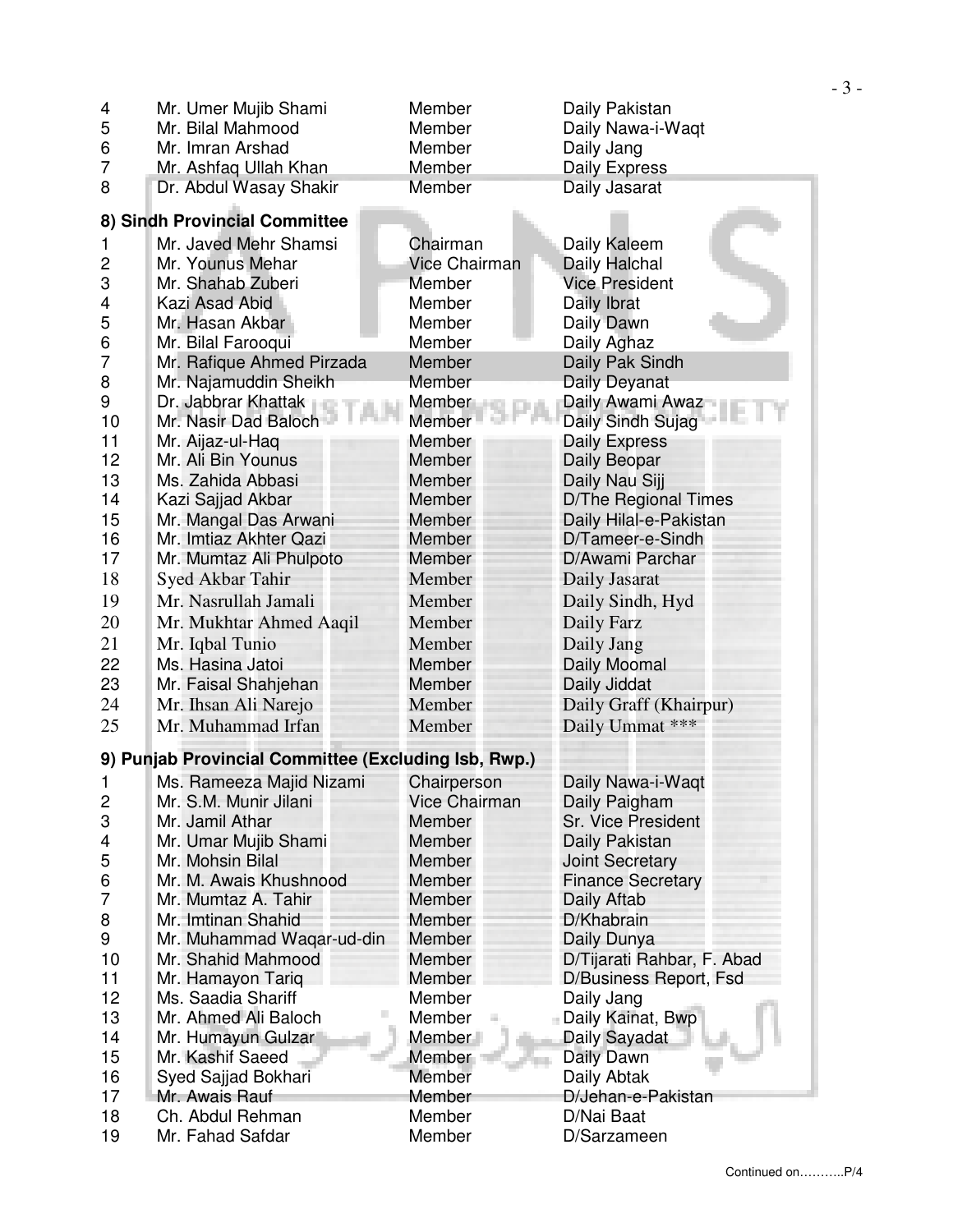| 20             | Rao Amjad Iqbal                                      | Member               | D/Har Lamha                |
|----------------|------------------------------------------------------|----------------------|----------------------------|
| 21             | Mr. Yawar Khalique                                   | Member               | D/Saadat, Fbd              |
| 22             | Mr. Ahmed Awais Arif                                 | Member               | D/Abaseen                  |
| 23             | Mian M. Mujeer-ul-Shareef                            | Member               | Daily Waqif, F. Abad       |
| 24             | Mr. Ali Arshad Anami                                 | Member               | <b>D/Commercial News</b>   |
| 25             | Mr. Atif Saeed                                       | Member               | Daily Sama                 |
|                |                                                      |                      |                            |
|                | 10) Khyber Pakhtoon-Khwa (KP) Provincial Committee   |                      |                            |
| 1              | Syed Haroon Shah                                     | Chairman             | Daily Wahdat               |
| 2              | Syed Ayaz Badshah                                    | <b>Vice Chairman</b> | Daily Mashriq, Pesh.       |
| 3              | Mrs. Nighat Shaheen                                  | Member               | Daily Aaj                  |
| 4              | Mr. Bari Malik                                       | Member               | Daily Watan                |
| 5              | Mr. Imran Haider                                     | Member               | D/ Frontier Times          |
| 6              | Mr. Ashfaq Ahmed Mufti                               | Member               | Daily Ilhaq                |
| 7              | <b>Syed Qaiser Rizvi</b>                             | Member               | Daily Jiddat               |
| 8              | Mr. Liaqat Ali Yousafzai                             | Member               | Daily Surkhab              |
| 9              | Mr. Zahid Hafeez                                     | Member               | Daily Sarhad               |
| 10             | Mr. Tahir Farooq                                     | Member               | Daily Jihad                |
| 11             | Mr. Mahmood ullah Afridi.                            | Member               | Daily Frontier Post        |
|                |                                                      |                      |                            |
|                | 11) Balochistan Provincial Committee                 |                      |                            |
| 1              | Mr. Waseem Ahmed                                     | Chairman             | Daily Awam, Quetta         |
| 2              | Mr. Arif Baloch                                      | <b>Vice Chairman</b> | Daily Balochistan Express  |
| 3              | Mr. Javid Ahmed                                      | Member               | Daily Atemad               |
| 4              | Mr. Anwar Sajidi                                     | <b>Member</b>        | Daily Intekhab             |
| 5              | Mr. Riaz-ul-Hassan Qazi                              | Member               | Daily Jang, Quetta         |
| 6              | Mr. M. Anwar Nasir                                   | Member               | D/ Balochistan News        |
| 7              | Mr. Muhammad Haider Amin                             | Member               | <b>D/Balochistan Times</b> |
| 8              | Mr. Naeem Sadiq                                      | Member               | Daily Shaal                |
| 9              | Syed Mumtaz Ahmad Shah                               | Member               | Daily Mashriq, Quetta      |
|                | 12) Federal Capital Committee (Islamabad/Rawalpindi) |                      |                            |
| 1              | Mr. Gauhar Zahid Malik                               | Chairman             | Daily Pakistan Observer    |
| $\overline{c}$ | Mr. Danish Iftikhar                                  | <b>Vice Chairman</b> | Daily Asas                 |
| C              | Mr. Mehtab Khan                                      | Member               | Daily Ausaf                |
| P<br>4         | Mr. Khushnood Ali Khan                               | Member               | Daily Sahafat              |
| 5              | Mr. Sardar Khan Niazi                                | Member               | <b>Daily Patriot</b>       |
| 6              | Mr. Waseem Ahmed                                     | <b>Member</b>        | Daily Awam                 |
| 7              | Syed Amjad Ali                                       | Member               | Daily Jang                 |
| 8              | Mr. Agha Bilal                                       | Member               | Daily Dawn                 |
| 9              | Mr. Tahir Mughal                                     | <b>Member</b>        | Daily Nawa-i-Pak           |
| 10             | Mr. Ansar Mahmood Bhatti                             | Member               | <b>Monthly Centre Line</b> |
| 11             | Mrs. Rukhsana Saulat Saleemi                         | Member               | <b>Weekly Nikhar</b>       |
|                |                                                      |                      |                            |
|                | 13) Advertising Committee                            |                      |                            |
| 1              | Mr. Bilal Mahmood                                    | Chairman             | Daily Nawa-i-Waqt          |
| 2              | Mr. Muhammad Waqaruddin                              | <b>Vice Chairman</b> | Daily Dunya                |
| 3              | Mr. Shahab Zuberi                                    | <b>Member</b>        | <b>Vice President</b>      |
| 4              | Mr. Mohsin Bilal                                     | Member               | <b>Joint Secretary</b>     |
| 5              | Mr. Awais Khushnood                                  | Member               | <b>Finance Secretary</b>   |
| 6              | Mr. S.M. Munir Jilani                                | Member               | Daily Paigham              |
| 7              | Ms. Saadia Shariff                                   | Member               | Daily Jang                 |
| 8              | Kazi Asad Abid                                       | Member               | Daily Ibrat                |